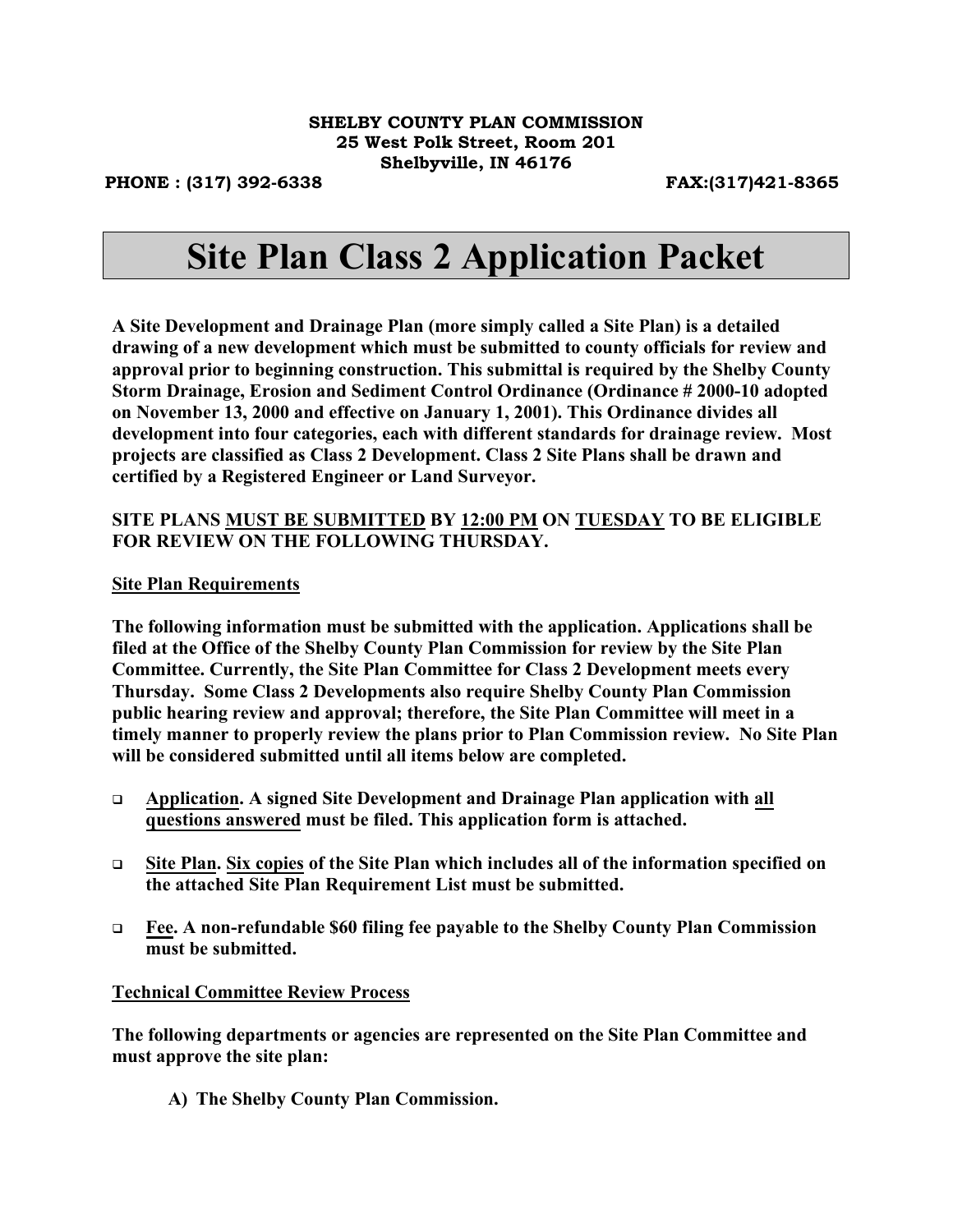- **B) The Shelby County Surveyor's Office**
- **C) The Shelby County Inspector's Office.**
- **D) The Shelby County Health Department.**
- **E) A Representative of the Shelby County Drainage Board.**

**The Shelby County Plan Commission Office serves as the central "clearinghouse" for applications and handles any questions or corrections that are needed on the Site Plan.** 

**The Site Plan Committee will initially review all plans and provide the applicant with notice of its decision and any changes that are necessary for approval no later than the Tuesday following the Site Plan Meeting. When the Site Plan Committee has approved the Site Plan, the applicant will be notified, and all necessary permits may then be obtained. The Drainage Board shall hear and decide appeals where it is alleged that there is error in any order, decision, or determination made by the Site Plan Committee, the staff of the Plan Commission, or the Shelby County Surveyor in administering the Storm Drainage, Erosion and Sediment Control Ordinance.**

#### **Site Development Inspection**

**Upon completion of the development, the Planning Director will inspect the site to verify that the development complies with the approved Site Plan. A Final Certificate of Occupancy will not be issued until the development passes the site inspection.**

#### -NOTE-

**If during construction, there is any deviation from the approved Site Plan, a revised Site Plan must be filed. This includes, but is not limited to, such changes as altering the location or size of the structure, adding other structures or a basement, changing the design or location of the septic system, or making modification to the drainage system or constructing a pond.**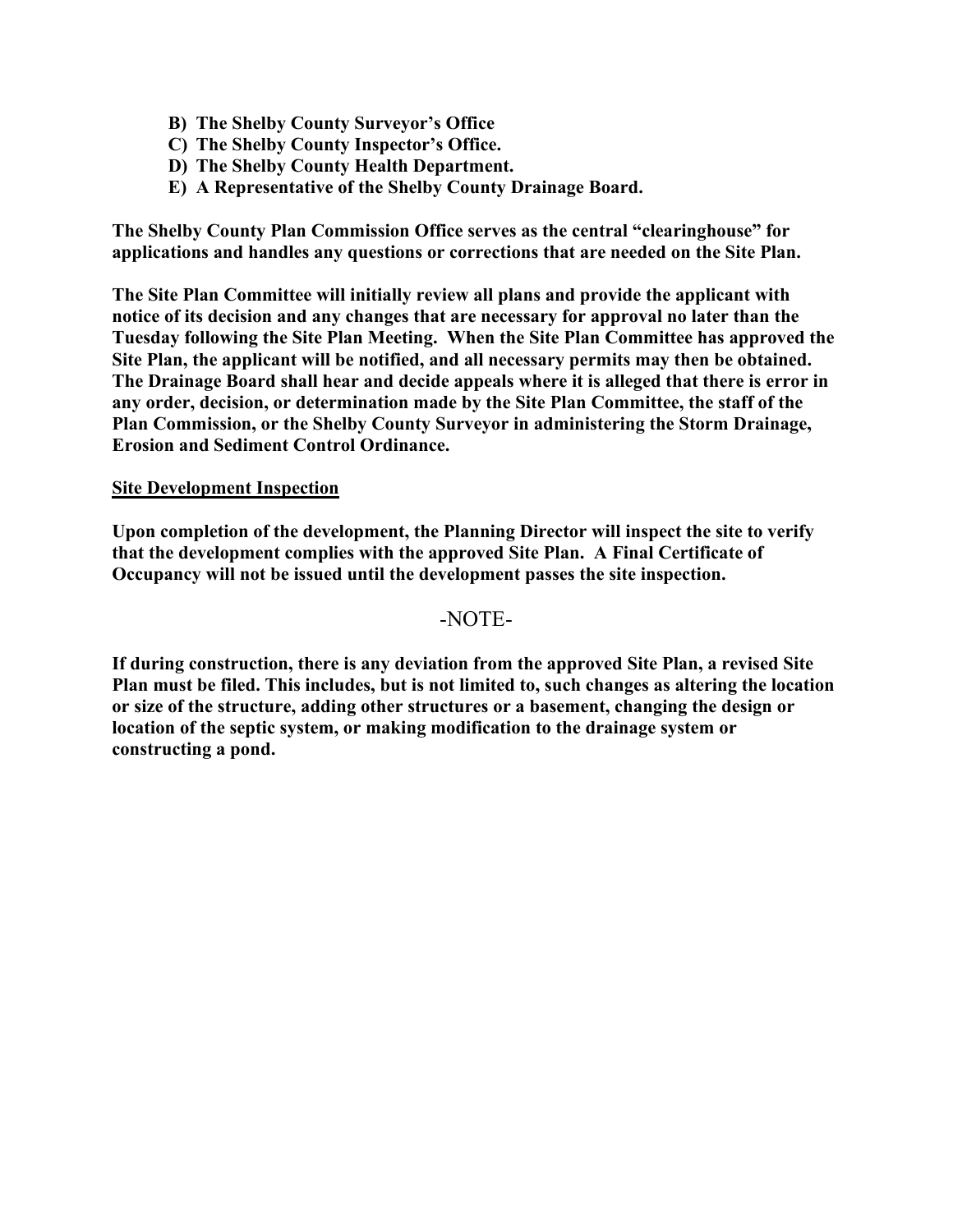## SITE DEVELOPMENT AND DRAINAGE PLAN APPLICATION **APPLICATION APPLICATION NUMBER:**

Shelby County Plan Commission 25 West Polk Street, Room 201 Date: Shelbyville, IN 46176 P: 317.392.6338 F: 317.421.8365

| te: |  |  |
|-----|--|--|
|     |  |  |

| 1. Owner/Surveyor:<br>Owner:                                                                                          | Surveyor:                                                                              |  |  |
|-----------------------------------------------------------------------------------------------------------------------|----------------------------------------------------------------------------------------|--|--|
|                                                                                                                       |                                                                                        |  |  |
|                                                                                                                       |                                                                                        |  |  |
| <u> 2000 - Jan James James James James James James James James James James James James James James James James Ja</u> |                                                                                        |  |  |
|                                                                                                                       |                                                                                        |  |  |
|                                                                                                                       |                                                                                        |  |  |
| 2. Location Information:                                                                                              |                                                                                        |  |  |
|                                                                                                                       | Section: <u>Contract Communication</u>                                                 |  |  |
| Located on the: ________________ side of the road between Roads                                                       |                                                                                        |  |  |
|                                                                                                                       | Flood Zone: Yes _______ No _______ Panel # ______                                      |  |  |
| Size of Lot: ______ feet by _____ feet                                                                                | Area of Lot: ____________ square feet/acreage                                          |  |  |
| 3. Use of Property/Structure:                                                                                         |                                                                                        |  |  |
| Other Existing Structures on the Property (if any)? ____________                                                      |                                                                                        |  |  |
| Other additional structures planned?<br><u> </u>                                                                      |                                                                                        |  |  |
| 4. Type of Construction Activity:                                                                                     |                                                                                        |  |  |
| CLASS 1:<br>□ Major/Minor Subdivision<br>□ Planned Unit Development (PUD)                                             | □ Development requiring an Indiana Department of Natural<br>Resources (IDEM) Permit.   |  |  |
| CLASS 2:<br>□ Individual Site-Single Family Residential<br>□ Individual Site-Multi Family Residential<br>□ Other      | □ Individual Site-Church/School/Institution<br>□ Individual Site-Commercial/Industrial |  |  |
| CLASS 3:<br>□ Individual Site-Residential within a PUD or Platted Subdivision and not served by a septic system       |                                                                                        |  |  |
| 6. Required Supplemental Information:<br>(please fill out all applicable information)                                 |                                                                                        |  |  |
| ALL DEVELOPMENT                                                                                                       |                                                                                        |  |  |
|                                                                                                                       |                                                                                        |  |  |
| Floor Area: Gross ___________ Basement ___________ First Floor ___________ Second Floor ___________                   |                                                                                        |  |  |
| Additional Floors ___________ Attached porches/decks: __________                                                      |                                                                                        |  |  |
| Access: □ Public Road □ Shared Driveway/Easement Instrument #: __________                                             |                                                                                        |  |  |
| Legal Drain: Yes/Name ____________________No _______  Watershed: _______________                                      |                                                                                        |  |  |
|                                                                                                                       |                                                                                        |  |  |
| ADDITIONS/REMODELS                                                                                                    |                                                                                        |  |  |
| Date(s) of original construction: _____________                                                                       |                                                                                        |  |  |
| Septic System: □ Utilizing Existing □ Updating Existing □ Installing New □ Public water/sewer                         |                                                                                        |  |  |
| <b>Driveway/Parking:</b> □ Utilizing Existing □ Updating Existing □ Installing New<br>Amended 1/29/20                 |                                                                                        |  |  |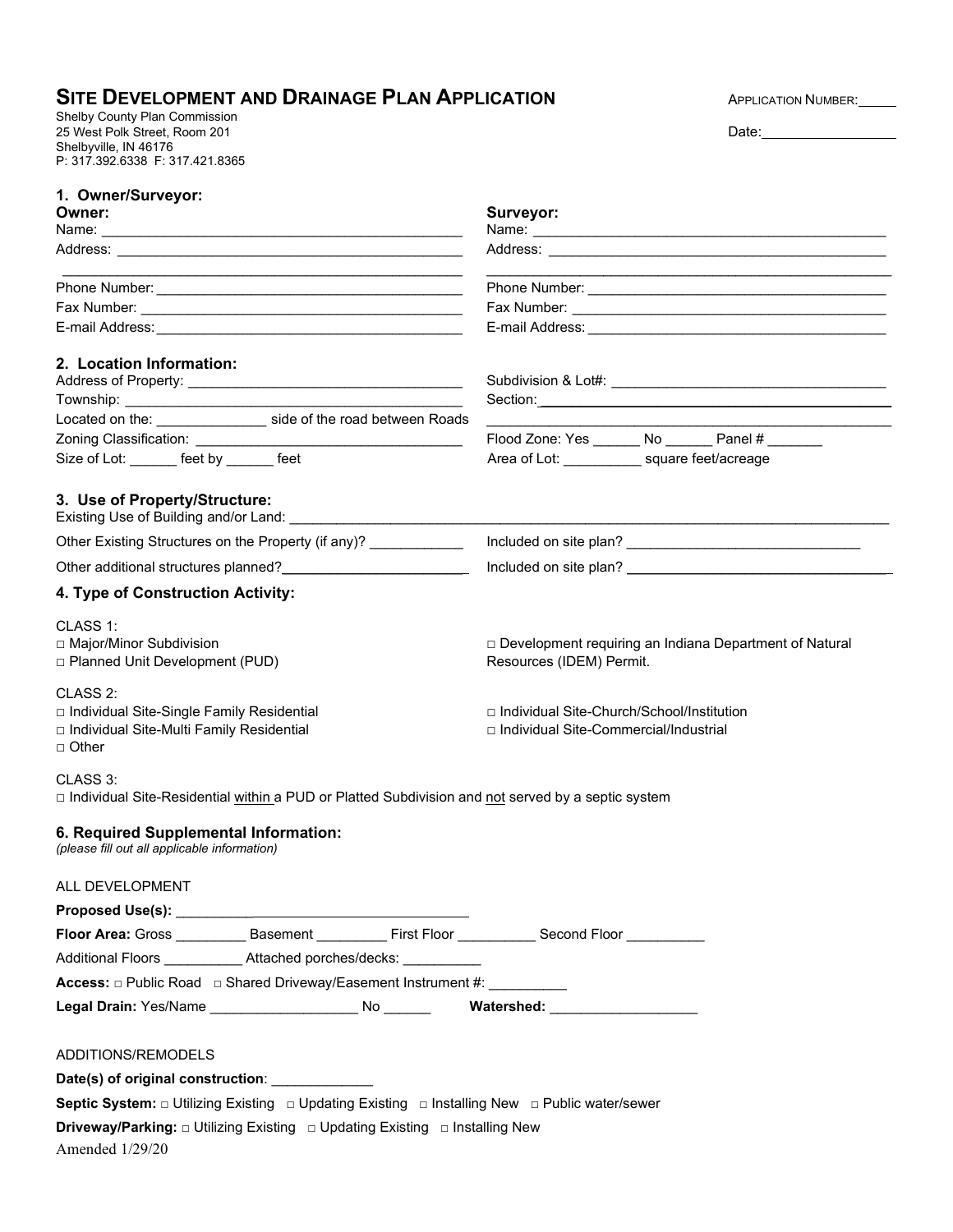#### SINGLE FAMILY HOMES

| <b>Type:</b> $\Box$ Site Built $\Box$ Modular $\Box$ Manufactured $\Box$ Mobile  | Number of Bedrooms: ________________             |
|----------------------------------------------------------------------------------|--------------------------------------------------|
| Height: Number of Stories:                                                       | Existing Home on Property: Yes _______ No ______ |
| <b>Garage:</b> $\Box$ Attached $\Box$ Detached How many vehicles?                |                                                  |
| <b>Basement:</b> □ Full □ Partial □ Walkout □ Crawl Space Bathrooms in basement: |                                                  |
| <b>Accessory Structures</b> (if applicable): Proposed Use:                       |                                                  |
| Floor Area: Gross Enclosed<br>Porches/Decks                                      |                                                  |

Electric: Yes \_\_\_\_\_\_ No \_\_\_\_\_\_ Plumbing: Yes \_\_\_\_\_\_ No \_\_\_\_\_\_

**I have read the information above and hereby agree that any construction commenced at the address indicated by me or my agent shall be in accordance with specifications given hereto. I further agree that as a consideration of an Improvement Location Permit, I will be governed by such Zoning and Building Ordinances of Shelby County Indiana, as are now in effect. I further declare that the information contained on this form is complete and accurate and the required supplemental information listed above has been provided.**

| Signature of Applicant: | Date |  |
|-------------------------|------|--|
|                         |      |  |

#### **To Be Completed by Plan Commission Office**

|                                                                                                                                                                                                                                |  | Flood Zone: Yes ________ No _______ |
|--------------------------------------------------------------------------------------------------------------------------------------------------------------------------------------------------------------------------------|--|-------------------------------------|
| <b>Plan Commission Approval</b>                                                                                                                                                                                                |  | Date: <b>Date</b>                   |
| Building Inspector Approval and Yes Signature: 2008. [1] Multimagnetic Press, 2016. [1] Multimagnetic Press, 2016. [1] Multimagnetic Press, 2016. [1] Multimagnetic Press, 2016. [1] Multimagnetic Press, 2016. [1] Multimagne |  | Date: $\qquad \qquad \qquad$        |
| Health Department Approval and Yes Signature: 2008. Mealth Department Approval and Yes Signature:                                                                                                                              |  | Date: $\qquad \qquad$               |
|                                                                                                                                                                                                                                |  | Date: $\qquad \qquad \qquad$        |
|                                                                                                                                                                                                                                |  |                                     |
|                                                                                                                                                                                                                                |  |                                     |
|                                                                                                                                                                                                                                |  |                                     |

Amended 1/29/20